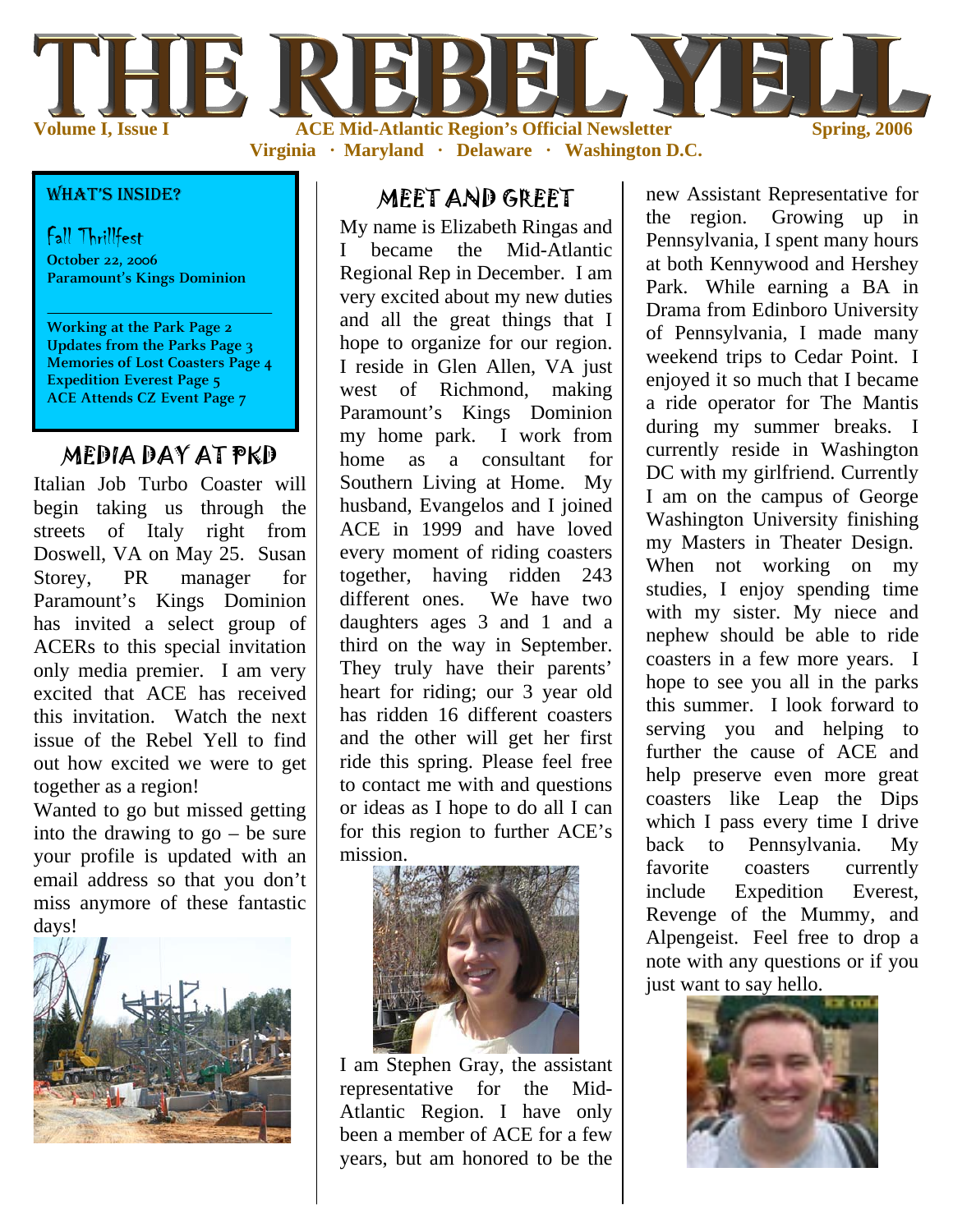### Spring, 2006 THE REBEL YELL 2 IS IT REALLY WORK OR A DAY AT THE PARK?

As ACE members, a lot of us probably started out working at a park of some kind. So I set out to discover just how much we all have in common, and found three people with very different experiences.

 Take Alan Furno, for example. As a teenager he worked at the North Carolina State Fair as a ticket taker. One day he was working the snake pit, and due to the cold weather the pit had a heater to prevent the snakes from hibernating. To stay warm, Alan actually got into the heated pit with the snakes. A few years later he returned to the fair working at the jewelry booth. He says that the best part was relieving the handwriting analysis folks for their lunch. "That was fun to see people smiling and laughing to see what their signature told about them." Alan also worked at a small carnival running the kiddie coaster and carousel. That's right; Alan has been a ride operator. And in college he worked at a local county fair at the nickel pitch game. With that kind of background, is it any wonder Alan's an ACE member?

 Going back to the 1960s, Steve Garner worked at Glen Echo Amusement Park in Maryland, just outside Washington, DC. Steve started out as the ticket taker on the *Coaster Dips*, a Miller double out & back. Steve got to dispatch the train and operate the brake a couple of times during test runs, but never with riders due to his age at the time. He moved on to be a ride operator on the Trabant pieplate ride, and the scrambler and jet rides. Steve worked from noon to midnight, seven days a week, for \$85/week. He says most of the workers were carnies, but he got the job mainly to "meet girls." And meet girls he did, lots of them. He also met two of the Three Stooges while working at Glen Echo.

 Jack McCombs is a second-generation park worker. His father grew up in Santa Cruz, California and worked two or three summers at the Santa Cruz Boardwalk in the mid-1920s. He worked the carousel, and Jack says "I recall Dad telling me that he particularly enjoyed working the ring machine. He'd try to load the [brass ring] to time it so a pretty girl would get the ring, and he'd get to meet the girl to exchange the ring for a free ride ticket." Unfortunately things rarely worked out as planned.

 Jack's park job history is a bit more recent, going back to the early days of Kings Dominion. "I believe I can safely say that I am the only ACEr who has walked into Kings Dominion several more times than I have walked out of that park." How is that possible? He flew out. The park was brand new and needed to attract an audience, so they put on an air show. They hired Barnstormers Air shows to fly a hot air balloon out of the park. Jack had flown balloons on the west coast and had recently followed his future wife to Virginia, so he was "in the right place at the right time (or perhaps it was the wrong place at the wrong time; I'm still not sure)." Jack flew the balloon out of KD a couple dozen times during the summers of 1975 and '76. He says he was there during the Rebel Yell marathon that got ACE started, but he didn't have time to participate in the event. In 1975 there was plenty of open pavement between the front gates and the ponds leading to the Eiffel Tower, more than enough room to launch a balloon. Jack recalls a particularly memorable launch after a cold front came through Doswell: "A strong north wind, with a 300+ foot tall tower immediately to the south... We held the balloon on the ground for a while that evening, getting it nice and warm before release to get a really quick climb." He says the balloon cleared the Eiffel Tower by about 100 feet, nearly straight over the top of the tower.

 John Allen worked at Pontchartrain Beach Amusement Park in New Orleans as a teen. His job was handing out baskets for the swimming pool locker room. John says that the pool was on the beach at Lake Pontchartrain, "back when the lake was not contaminated and swimming there was relatively safe, too." His job got him close to the woodie Zephyr. John was living in Richmond during the Rebel Yell marathon, but it wasn't until 1991 that he found out that coaster clubs even existed, and joined ACE that year. And in the "small world" department, John discovered that he's a fraternity brother of both Ron and Dick Knoebel.

Continued on Page 6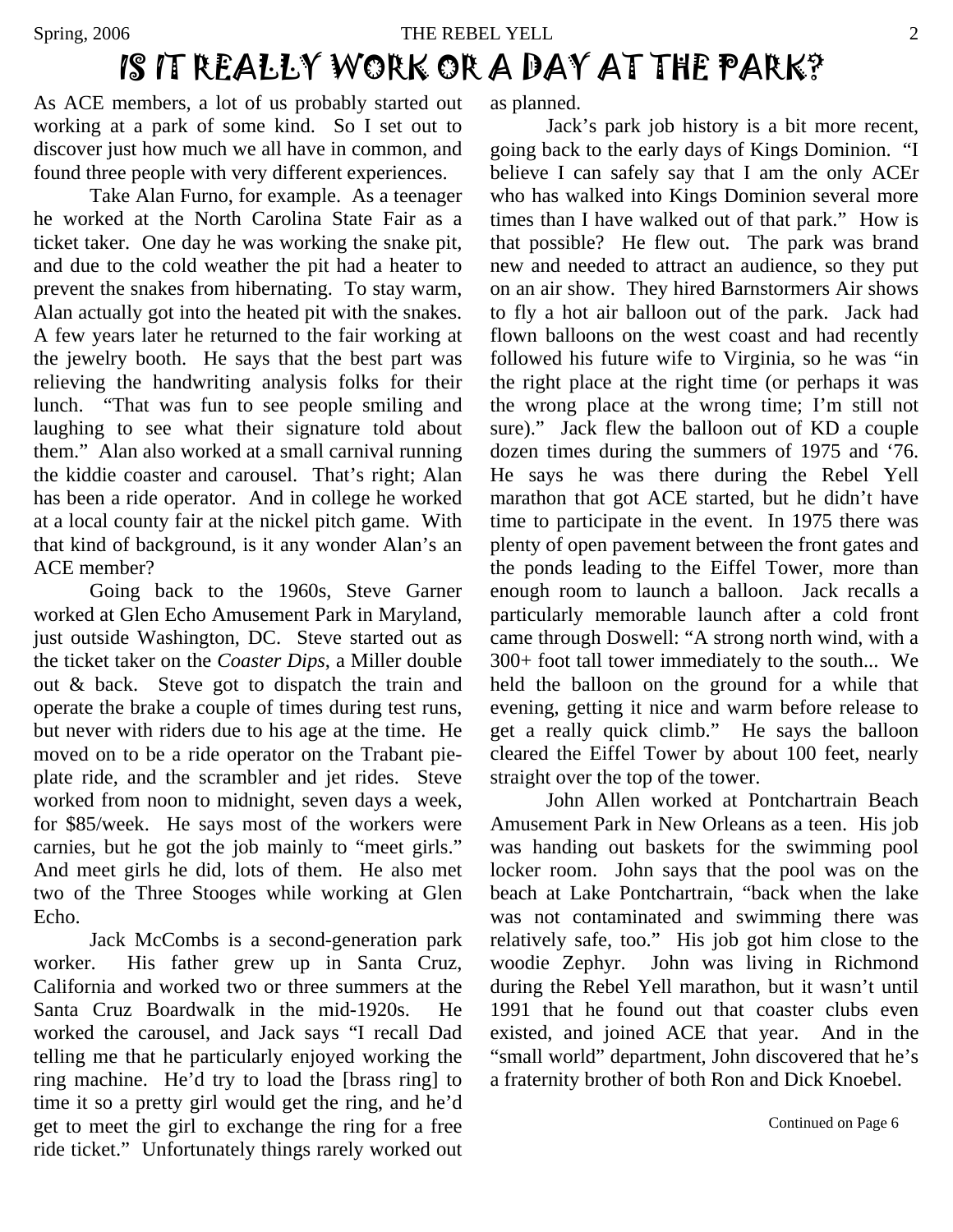### Fall Thrillfest 2006!

October 22, 2006 Mark your calendars for our regional event at PKD!

### Busch Gardens in 2007?

Well, something is coming and we all know that when Busch Gardens builds it, we will come! According to the Virginia Gazette, the planning commission of James City County approved a special use permit for Busch Gardens Williamsburg. This plan apparently "proposes to erect a queuing building and an embarking/disembarking station collectively totaling approximately 7500 square feet in size". There is also "additional auxiliary support buildings, as needed, to serve a new theme-park expansion in the New France area"

## Welcome to the Newest Members

### **Maryland**

*Theodore Ansley (Ridgely) Colin Fischer (Germantown) Christopher, Rachel, Zachary, and Joshua Hills (Perry Hall Kelly Jackson (LaVale) Dylan Lantz (LaVale) Scott Neibuhr (Bel Air) Jessica, Lloyd, and Katrina Snyder (Smithsburg)* 

> **Virginia**  *Katherine May (Arlington)*  **Michael Kalman (Burke)**

**Delaware**  *Philip, Diane, and Laura Belt (Dover)*

> **Washington D.C.**  *John Bennett*

# PARK UPDATES FROM THE WINTER

Event flyer online and in the next newsletter! | DARAMOUNTS KINGS DOMINION: A fantastic addition to PKD's already awesome line up of coasters arrives May 25. The Italian Job Turbo Coaster, manufactured by Premier Rides and designed by [Ingenieur Büro Stengel GmbH,](http://www.rcdb.com/cd30.htm) will have three launch sections of LIM launch track with a drop of 31' 2" reaching a speed of 40 mph. The duration of the ride will be 1:04.

In unfortunate news, Flight of Fear will not operate this season. Its status for the future is unknown.

PKD has also added a new stage show featuring Dora the Explorer and new pay-per-ride go carts.

SIX FLAGS AMERICA: Six Flags America had a busy off season that included the arrival of a new vice president and general manager – Terry Prather. Prather joins SFA from Six Flags New Orleans. Prather has 17 years of service to the amusement park industry, managing the rebranding of Jazzland and the safe evacuation of Six Flags New Orleans for Hurricane Katrina.

In addition, there will be the arrival of some more new faces in Six Flags across the country – the Justice League will be wandering the streets including Captain America and Wonder Woman, along with a new daily parade, two new shows. A strong focus on guest service and family entertainment is being added with park ambassadors in each themed area to greet guests and offer assistance with directions, questions or concerns.

Wild One will celebrate its  $20<sup>th</sup>$  anniversary this year! Happy Birthday to the Wild One.

Busch Gardens Williamsburg: Busch Gardens is offering all new thrills through the Curse of DarKastle ride. According to Busch Gardens, it will include "extended footage and scene enhancements, startling interaction between 3-D imagery and riders, intensified ride vehicle propulsion, and over-the-top acoustics".

"Emerald Beat", a new Irish dance and music show, will take over the Abbey Stone Theatre. "Kinetix", an all new circus, will amuse our evenings in the Royal Palace Theatre along with the return of the summer concert series.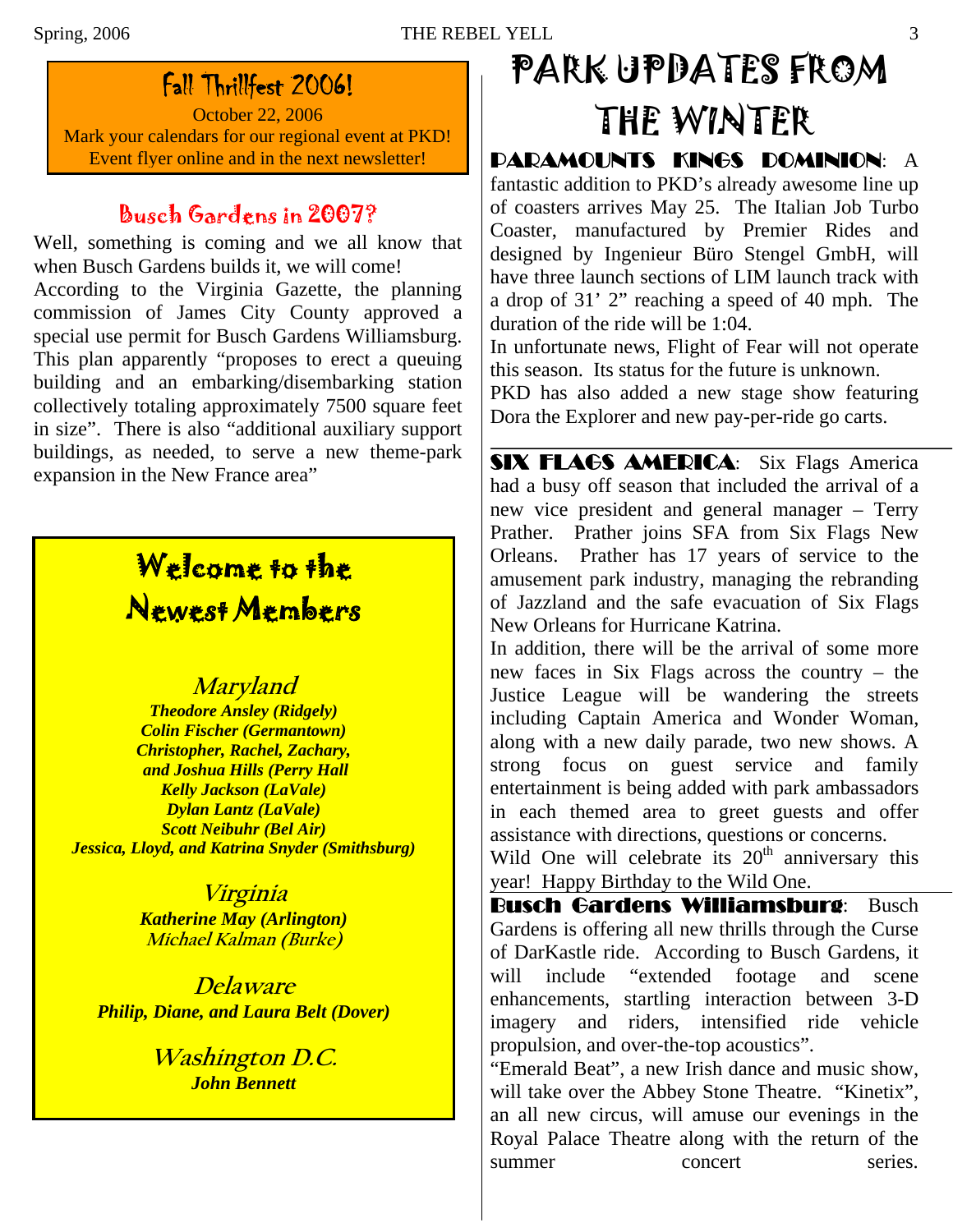## Only Our Memories Remain – Lost Coasters

**Drachen Fire, Busch Gardens Williamsburg.** What a perfect day – crisp cool air and no lines on my first trip to Busch Gardens Williamsburg in 1995 and only my third park ever. We rode and we rode and wow did I need a break. but there was one more coaster – Drachen Fire. We made the walk from the Big Bad Wolf and there it stood off the beaten path behind the bumper cars and the Festhaus. Wow did that loop look tall! The rest of the group in line, so no fear, we must push ahead. As I stand in the line the fear only heightens; I had never seen anything like this, but I'm okay really (well, that is what I told myself at least). And then it was over, the fear had taken over or was it my stomach, either way at that moment Drachen Fire became the only coaster to this day to make me vomit and only in the station for that matter! So out of the station I went, where I sat looking up feeling conquered by a coaster, that just couldn't be  $-1$  must ride it!



Photo Courtesy of Ted Ansley

And so I did and I loved every second (2min 25 sec to be precise) of that teeth rattling roughness that made it so famous. Here comes that big loop and around we went – five inversions in all. I had the time of my life that day and knew I would be back to ride again.

Sadly, when I came back old Drachen Fire failed me. I sat on the same bench behind a closed gate only wishing to ride again. It just couldn't be that one ride for a lifetime, but trip after trip I only

wished, for Drachen Fire never opened those gates again.

Drachen Fire operated for six short years from 1992 to 1998. After standing but not operating for three years, it was dismantled and the steel was recycled. It stood a pale blue track over the grass that still stands empty. The station still stands as does the train house; you can catch a great view from the train ride or check out the station during Howl-O-Scream – it's a great haunted house now. Elizabeth Ringas is the Mid-Atlantic Regional Representative.

**King Kobra, Paramount's Kings Dominion.** I remember when it opened in May of 1977 and the only coasters there were the Rebel Yell and Scooby Doo (as it was known then). King Kobra was built where the Anaconda now is and the entire lake existed back then unlike now. The King Kobra was a vertical reverse like Montezooma's Revenge at Knott's Berry Farm, bringing a total of 3 rollercoasters to Paramount's Kings Dominion. It operated for 11 years till 1986.



Photo Courtesy of Ed Dobbins

I then ended up working in Ocean City, Maryland in 1988 and out of my window, as I lived on 23rd street, I could see it rebuilt at Jolly Roger again as the King Kobra. Impatiently waiting till the season began to go ride, I headed straight there on opening day. It only stayed till 1989.

Then in 1994, I went to England to ride as many coasters as possible and got to ride it at its 3rd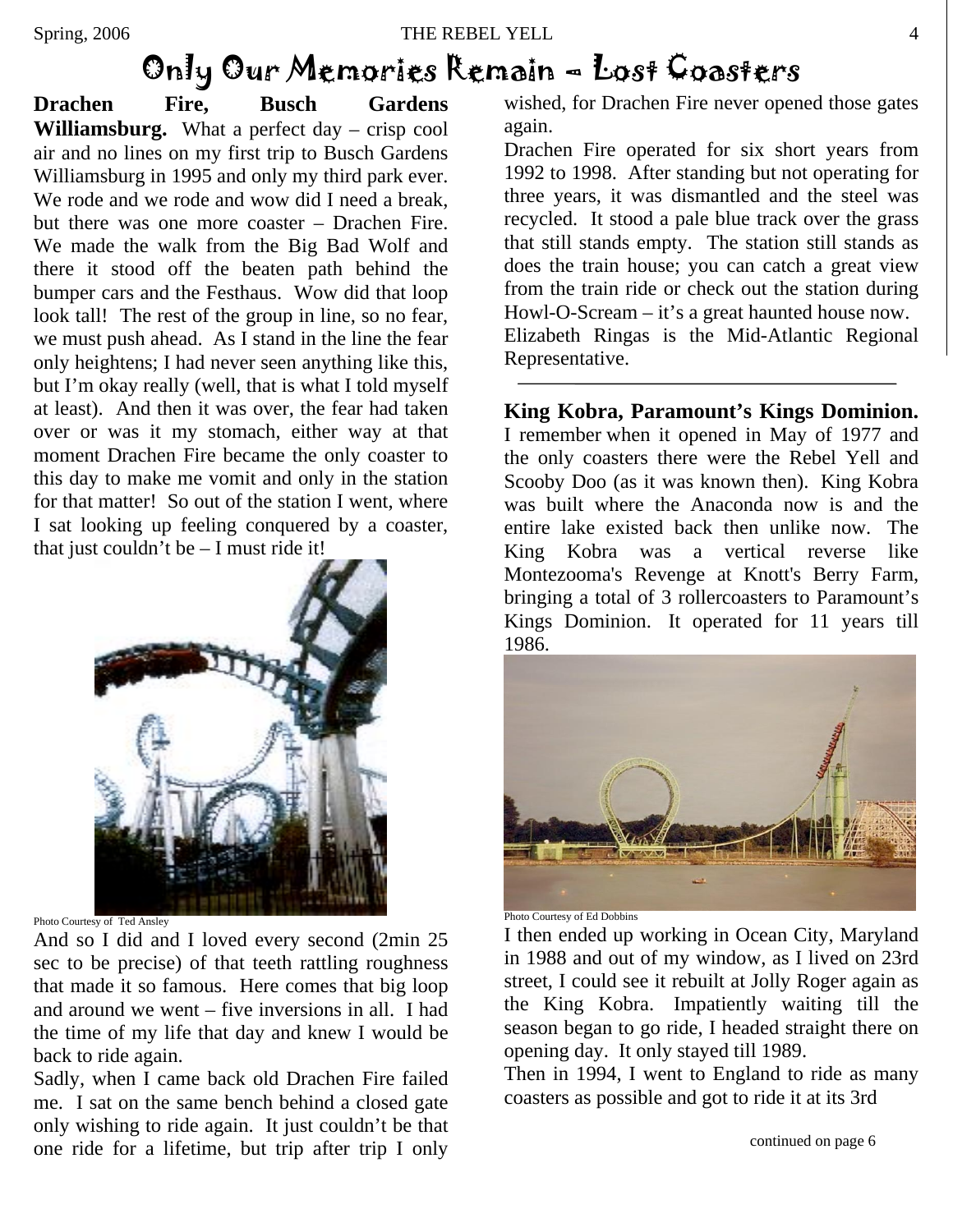## MY EXPEDITION TO EVEREST

Well I wish it had been the actual mountain, but I am far from qualified to handle a climb like that in any situation. I was however qualified to check out the new Expedition Everest at Disney's Animal Kingdom. This was one climb I was looking forward to setting out on.

 I had a few days off of work and had decided to visit a long time college friend of mine who works at Disney World. She had mentioned that we might have a chance to go to Animal Kingdom and actually get to preview the ride. We had spent most of the day in the park and were enjoying ourselves. We had lunch with one of her friends who works at Animal Kingdom, and was informed that a preview was going on.

 We made our way over to the small village and luck was on our side. We made our way into the line and waited for our turn. The theming of the attraction is amazing. Disney has once again out done themselves. The attention to detail is very evident in the actual research that many of the imaginers did when they traveled to Nepal.

 For the benefit of those who will be going to ride this fine attraction I will not reveal the secrets you will experience on the ride. I will just tell you a little bit about my experience. I will leave the rest up to you when you ride your first time. Trust me you will not be disappointed.

 The train pulls out of the station with a large puff of smoke and your journey has begun. You experience a little lift hill before the big climb up to the top of the mountain. I think a mountain is an understatement here. This is a goliath! The view on the lift hill going up is amazing. You not only get to see some Yeti idols, but the view from the either side is nothing short of spectacular. You can see for miles on either direction on a clear day.



Photo courtesy of www.wdwmagic.com

On this day not all of the special effects were working, but in the pictures that I have seen since then they look very good and will add a lot to the final attraction. As you exit the top of the lift you begin your high speed chase to a major disaster. The track is gone! As you travel you see in front of you that the track you're on has been twisted and mangled into the air. You have no where to go!

 You are not on the edge of the world! You can look around and basically see nothing keeping you from falling to your death. The people below look like tiny ants and the world in front of you seems to be miles away. A loud yeti yell brings you back to life and the crazy journey that is Everest has finally begun.

 The next few minutes are mind blowing. You're going backwards and forwards at very high speeds. I was so disoriented that I had to ride a few times to actually figure out what is going on. The sheer thrill and the adrenalin that you feel as you and your fellow passengers traverse the mountain are great.

 The drops are well worth the time and the over all experience is something that I would wait hours to ride. Thanks to the fast pass system you really do not have to do that. This is the attraction that Animal Kingdom has badly needed.

 With the opening of Everest you can expect the crowds to grow in the park and the overall attendance to go up. I can only hope that this means well for the other major attractions in the park and the overall attendance. I hope this trend of high thrills at Disney parks will only continue. Until next time…happy riding!

Stephen Grey is the Mid-Atlantic Region Assistant Representative.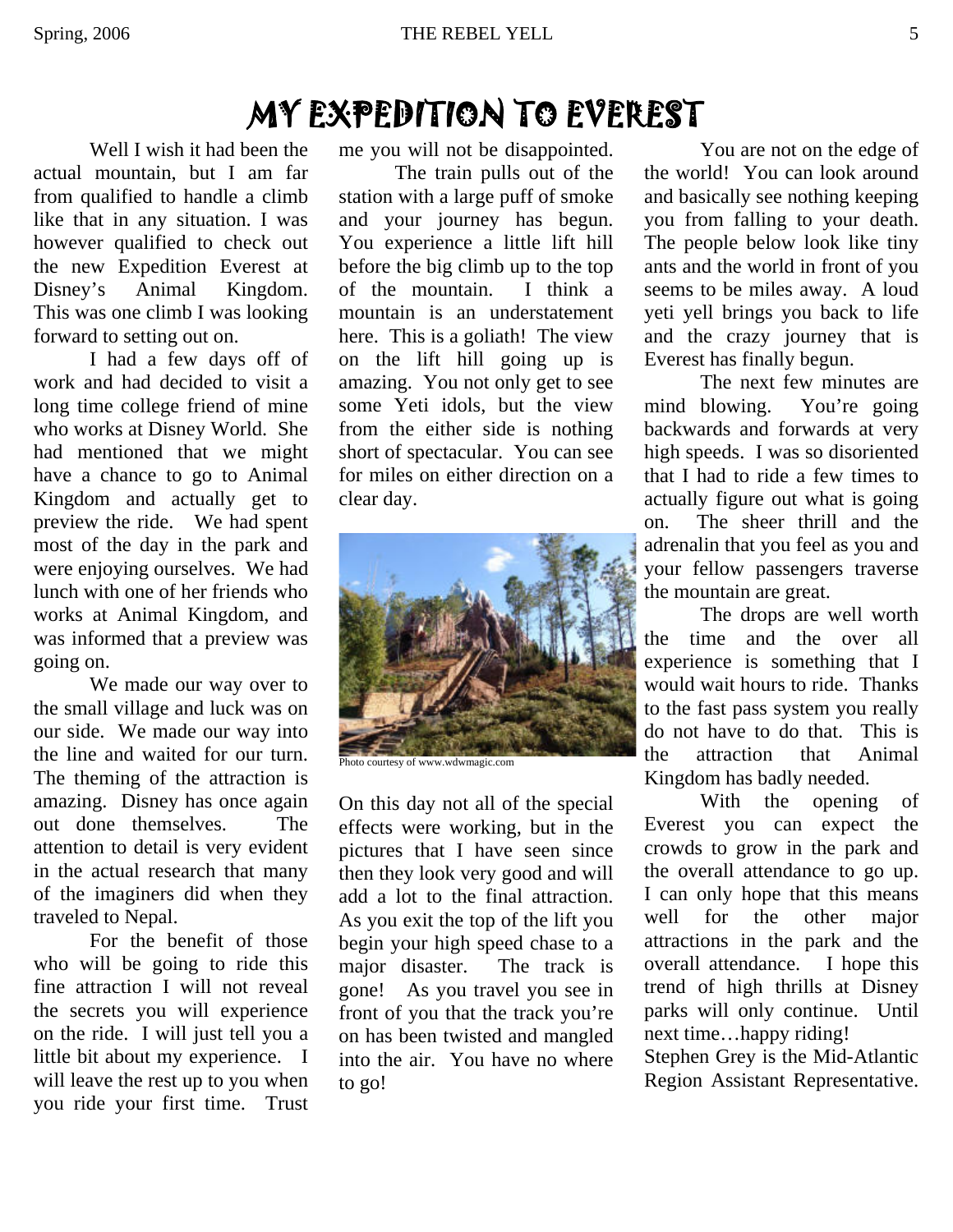#### Spring, 2006 THE REBEL YELL 6

### FROM THE BACKSEAT

I am very excited by the response that I have received from ACErs in the region. Thank you for all the emails of support.

I want to thank all of the fantastic ACERS that have supported me as I continue to organize things in our region, particularly Ken Moore, Danny Barnes, and Stephen Gray. As more events are planned and the newsletter grows, I will be in need of even more help. Please go to aceonline.org and register on the volunteer database, so I can find you when I need you.

Lastly, if you have a story idea or would like to write an article for the next newsletter, please email [eringas@aceonline.org](mailto:eringas@aceonline.org). I would love to hear your ideas for events in the area also. Fall Thrillfest is only the beginning of what we can do!

## Elizabeth

### Continued from Page 4 – LOST COASTERS

home. Alton Towers now had it and renamed it the Thunderlooper. They opened it in 1990, operating it until 1996.

That's still not the end - as it was then moved to its 3rd continent and  $4<sup>th</sup>$  park as it currently is in operation at Hopi Hari in Sao Paulo, Brazil and has been running since 1999. I still haven't ridden it in its new location but I may have to go on a coast trip to South America now. There's my memory of a classic that made 2 Mid-Atlantic stops over 14 years.

Steve Phelps joined ACE in 1981 and resides in Belcamp, Maryland. He has ridden 552 coasters on four continents. He is a radio personality for XM Satellite radio in Washington D.C. Thanks Steve for your contribution to the newsletter.

### Continued from Page 2 – PARK WORK

My own park job history is not nearly as exciting or memorable, as I was never a ride operator. But if you worked at Busch Gardens in the fall of 1989 or the first half of the 1990 season, and bought lunch or dinner at the Mackinack employee line in New France, I probably sold you a hamburger more than a few times. I worked as a cashier in 1989 and the first half of 1990, was a shop

supervisor for the rest of 1990 and '91, and then moved to Festa Italia in 1992 to sell dry t-shirts to wet people after they rode the Roman Rapids. And in what would become a family tradition, my younger sister (not yet an ACE member, but I'm trying to talk her into it) slung spaghetti in '92, worked at the now-closed petting zoo in '93, and worked in the Clydesdale barn in '94 and '95. Danny Barnes has been an ACE member since 2002 and lives in Portsmouth, VA. He is a Master Control Operator for WAVY-TV AND WVBT-TV in Portsmouth. Thank you Danny for your contribution to the newsletter! Got a park-job memory? Email your story to me

at [mco1043@hotmail.com](mailto:mco1043@hotmail.com) or to regional rep Elizabeth Ringas at [eringas@aceonline.org](mailto:eringas@aceonline.org)

### UPCOMING NATIONAL AND REGIONAL EVENTS

- ACE Day at Knoebels (April 29)
- Spring Conference (May 12-14) Paramount's Canada's Wonderland, Martin's Fantasy Island, and Six Flags Darien Lake
- HoliWood Nights (May 26 & 27) Holiday World
- Rumblefest (May 28) Beech Bend Park
- Coastermania (June 2) Cedar Point
- Coaster EXT (June 3) Geauga Lake
- Coaster Madness! (June 9) Dorney Park
- KennyKon XIV (July 16)
- Coaster Con XXIX (June 18-24) DisneyWorld, Old Town, Cypress Gardens, Busch Gardens, Wet 'n Wild, and Universal Studios Islands of Adventure
- Preservation Conference (August 4-6) Valleyfair!, Como Park, The Park at MOA, and Arnold's Park
- Fall Thrillfest (October 22) Paramount's Kings Dominion

Check out [www.aceonline.org](http://www.aceonline.org/) for more regional and park sponsored events!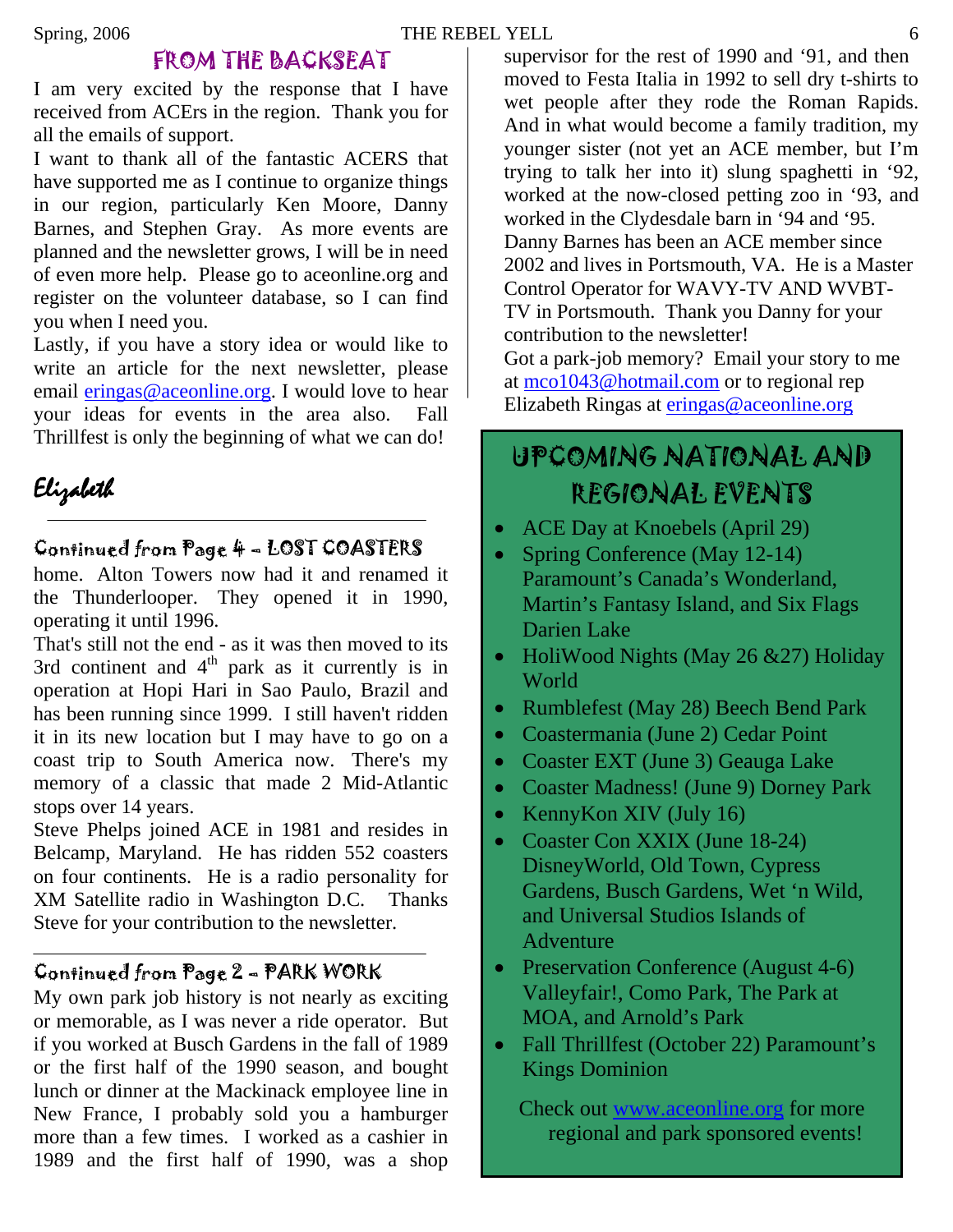# ARE YOU GETTING EMAILS FROM ME?

If you have not received an email in at least a month, email me with you email address!

Please email Elizabeth if you change your email address! Also, be sure to add her to your address book so that her emails are not rejected as spam. Emails are sent from two email addresses – [eringas@aceonline.org](mailto:eringas@aceonline.org) and [eringas@yahoo.com,](mailto:eringas@yahoo.com) so add them both.

**Email is the best method to get information to you quickly and sometimes the only way!** 

## ELECTRONIC NEWSLETTER

If you would prefer an electronic copy of this newsletter in lieu of a paper one, saving ACE some money, please email [eringas@aceonline.org](mailto:eringas@aceonline.org) with the subject "electronic newsletter".

# WHAT'S IN A NAME?

Busch Gardens Williamsburg is no longer – as it is now referred to as Busch Gardens Europe. Not that long ago, we remember The Old Country and The Dark Continent, now we have a new name that welcomes us to something larger, something growing, something changing; maybe? Busch Gardens Tampa is now Busch Gardens Africa.

## IS IT TIME TO RENEW?

Don't let your membership run out! If it is time to renew, please renew quickly, so that you don't miss out on the Rebel Yell and other ACE publications and all the quick email updates and fun stuff ACE has going on. If you have lost your renewal notice, no fear, go to aceonline.org and renew online or use the downloadable renewal form. If you cannot access the form, please drop me an email and I will either email one as an attachment or snail mail you a copy.

# ACE ATTENDS COASTER ZOMBIES EVENT AT PKD

April 8 woke us up as a cool and wet day, but that didn't keep the riders away from Paramount's Kings Dominion. CZ enjoyed a morning ERT on Volcano, where the coaster ran great even in the rain. After a jaunt through the park, a picnic lunch welcomed all with a delicious serving of fried chicken and hamburgers and all the soda you could drink.

During lunch, John Janssen, the electrical operation manager for rides maintenance spoke and answered many questions from the CZ folks. Sam Marks followed lunch with lots of awesome door prizes donated by Paramount's Kings Dominion. As lunch wrapped up, everyone headed off for a Scooby Doo and the Haunted Mansion show down. The cool night was honored with a last ride on the Grizzly. Thanks to Sam Marks, President and Founder of Coaster Zombies and Susan Storey, Public Relations Manager for Paramount's Kings Dominion for inviting ACE to join the event. I truly enjoyed getting to meet so many ACE members in the region and look forward to many more fantastic events like this one.